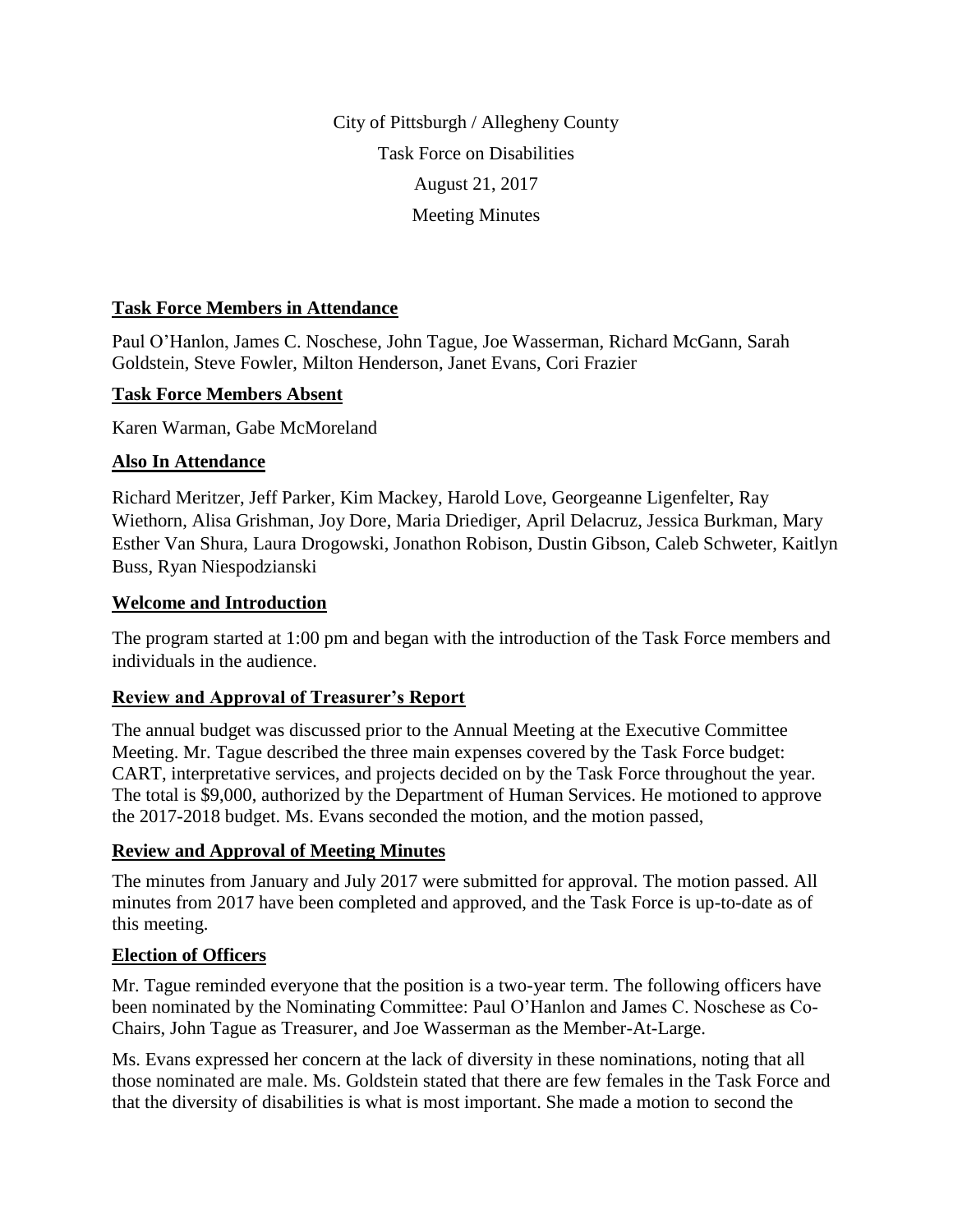nominations as they stand. Mr. O'Hanlon asked for any other nominations from the floor: none were presented. The Nominating Committee's recommendations passed with two abstentions.

# **Current Projects**

Mr. Meritzer presented reports the Task Force's current committees and projects. Anyone looking to get involved in any of these current projects should email Mr. Meritzer.

# **Police Communal Relations Committee**

This committee meets irregularly and examines how the police interact with members of the disability community. The roughly 15 people on this committee make up a great crossrepresentation, and they are looking for 2-5 more people to serve on this committee. Their most important upcoming project: A traffic stop information card system to address the dangers that traffic stops pose to those who are hearing-impaired.

# **Airport Accessibility Committee**

Mr. O'Hanlon and Mr. Noschese presented the updates from this committee. There have been two or three meetings and discussions with airport representatives. Mr. O'Hanlon was recently impressed when the airport hired a consulting company to make recommendations for improvements. Mr. Noschese will look for those changes to be implemented when he visits the airport next.

# **Universal Design for New Developments**

The committee is looking to set up a conference with decision makers, architectural professionals in the field, and people with disabilities to talk about new developments can further implement universal design across all disabilities. This meeting has yet to be set up, and Mr. Meritzer expressed the need for lots of help, roughly 5-7 volunteers.

## **Jail Accessibility**

Mr. Meritzer stated that he was uninvolved on this committee and that this project will need lots of help, especially someone to act as the main point person. The issues within jails include access to video phones, staff, interpreters, and entrance mobility issues among others.

## **Business Accessibility**

This project involves creating a directory of business entrance accessibility, and anywhere from 10-15 volunteers would be useful to go around the City and corroborate the information collected so far.

## **One Step Program**

Mr. Meritzer encouraged support for Ramp Crawls in Pittsburgh neighborhoods to promote accessibility and visitability via Oakland For All's Ramp Crawl initiatives. 10-15 volunteers would also be beneficial to get those projects moving.

## **Sidewalk Accessibility**

Mr. Meritzer stated that an ordinance in the City code regulating sandwich boards was finished in January. Now it is necessary to identify where those obstructing sandwich boards are located and document them with photographs. 5-6 people are also needed to alert where ramps are missing in smaller neighborhoods. The issue of broken or missing sidewalks also falls under Sidewalk Accessibility, and the Department of Mobility and Infrastructure is requesting money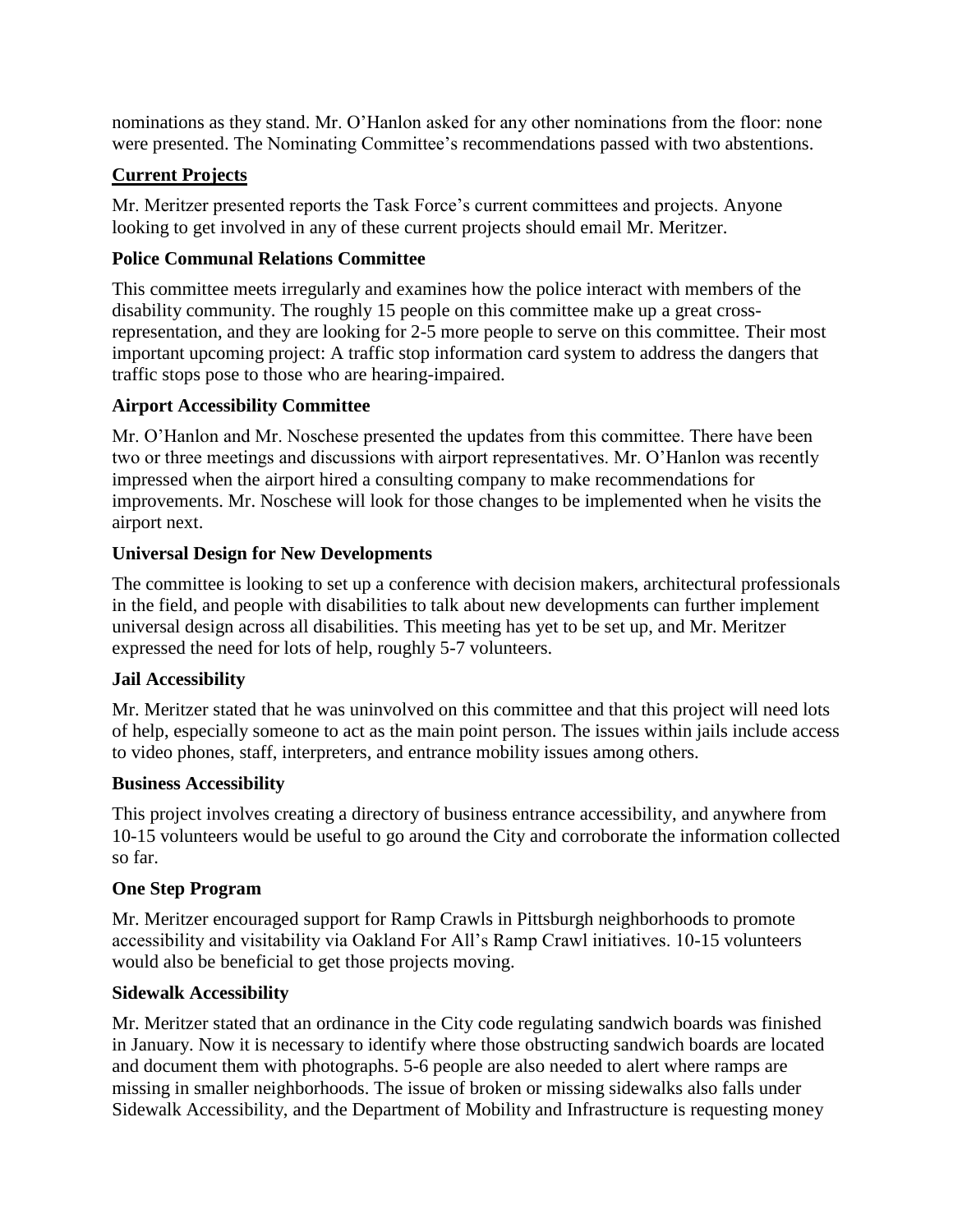in this year's budget (which has yet to be approved) to replace the missing sidewalks. Mr. Meritzer asked for a missing/broken sidewalk list from the disability community with requests, along with 5-7 volunteers to check where the sidewalks require contacting the owner.

### **Hospital Compliance Guidelines**

The drafting of the Hospital Compliance Guidelines for the intellectually and developmentally disabled has been finished and is under final review. Mr. Meritzer's office is currently working on a set of guidelines addressing psychiatric disabilities. He requested the help of 3-4 people with access into the mental health services community to help set up meetings for this. The web page for the deaf, deaf-blind, and hard of hearing Hospital Compliance Guidelines will be rolled out in the near future.

## **Visitability Tax Credit**

This is a City and County tax credit which encourages residential units making renovations with one, two, or three units to make their houses visitable and receive a tax credit. Mr. Meritzer expressed the need for people outside the City to contact their local municipalities and spread information about the tax credit.

#### **Structure/Role of the Task Force**

Mr. Parker gave his input on the structure of the Task Force as a past Task Force Member and Chair. He proposed looking into an organizational model based on the structure of another group that he and Mr. O'Hanlon are involved in: the Pennsylvania Developmental Disabilities Council, colloquially referred to as the DD Council.

In the DD Council, councilmembers are appointed by the governor. At DD Council meetings, the committee members are indistinguishable from councilmembers save for matters of voting. The bulk of the work is done ahead of time by DD Council committee members. These committee members are recruited by councilmembers and are expected to come, present, and react generally to all facets of DD Council meetings. After an initial orientation, DD Committee members are able to work on any project they want while representing the overall DD Council as a whole. Because the committee members have been so involved with the Council, they are prepped and in queue to fill empty councilmember spots.

Mr. Meritzer asked whether there are age limits on committee members. Mr. Parker responded that on the DD Council, committee members were recruited who would not necessarily meet councilmember eligibility requirements. Mr. O'Hanlon clarified that Mr. Parker's mention of committee members being "in queue" to become councilmembers is not a given guarantee. Mr. Parker agreed: the main idea is that committee members are heavily involved and would be more capable to potentially act as a councilmember.

Mr. O'Hanlon explained how this proposal would look with the current Task Force Meeting setup. He noted that currently, the Task Force sits at the table in front of an audience, and participation is fairly even from both Task Force members and participants who are not on the Task Force. The main organizational change would be that committee members would have a seat at the table as well.

Mr. Noschese asked about budgeting for additional committee members needing support. Mr. Parker replied there is usually enough money in the budget to accommodate some extra people.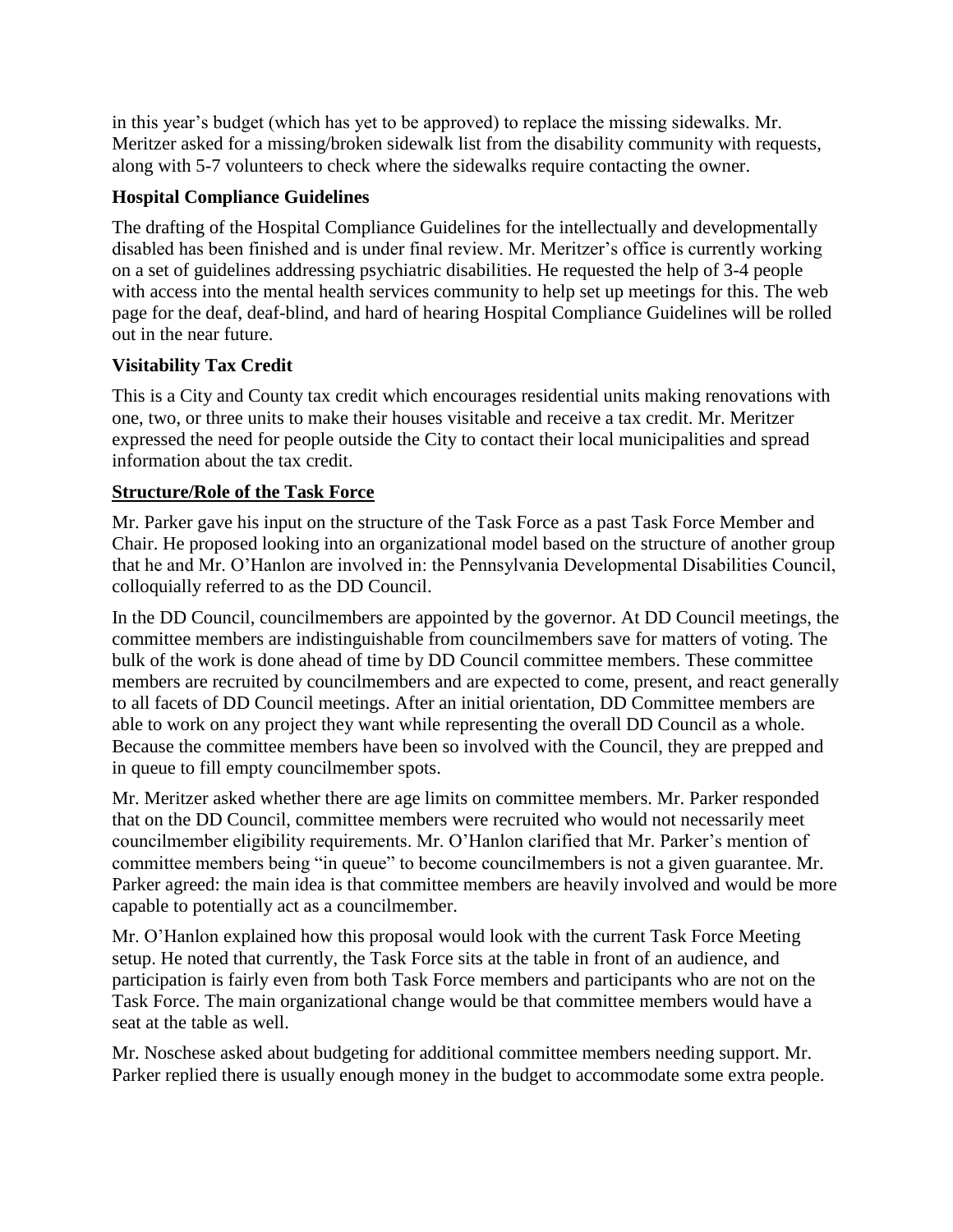After the break, Mr. O'Hanlon opened the floor for questions. Mr. Tague asked whether alumni Task Force members could continue to serve on these proposed committees. Mr. Parker noted that on the DD Council, alumni members are welcome to serve as committee members. He agreed that committee composition is a crucial point to consider. Mr. Meritzer asked what would happen to the current committees. Mr. Parker suggested that all committees continue to exist as they are, but that a new status of membership be created called Committee Member. Those Committee Members would make up the different committees. He acknowledged that the title poses some problems, but emphasized that the DD Council's success with this format could benefit the Task Force.

Mr. Fowler emphasized the idea of not turning anyone away, particularly interested high school students or any others dedicated to being involved.

Mr. Tague addressed funding and staffing, noting that additional committees or sub-committees would affect funding. Mr. Meritzer noted that if committees are meeting as part of the Task Force, funding and staffing won't pose an issue. Mr. Fowler noted a new variance in the Mayor's agenda in funding exploratory projects that allows soliciting and utilizing grant money, and suggested looking into that as a means to fund Task Force initiatives. Mr. Tague agreed that this could be a worthwhile consideration.

Mr. O'Hanlon proposed engaging in more formal relationships with entities – possibly even creating a seat on committees for representatives from UPMC's disability office, as an example. Ms. Goldstein agreed that representatives at committee meetings would encourage involvement and expand the City-County Task Force's representation. Mr. Noschese added that introducing more evening meetings could also encourage involvement, as many are unable to attend the afternoon Task Force meetings. Mr. O'Hanlon agreed with this sentiment. Mr. Henderson proposed creating an Action Committee to address the committee-related logistics and ideas brought up during this meeting.

#### **New Projects**

The following initiatives were proposed by Task Force members and audience members as upcoming focal points for the Task Force. A poll was taken by all attending the Annual Meeting to decide the top three initiatives that interested and engaged those present. The numbers indicate how many votes each topic received.

- **13** Sidewalk Accessibility, Infrastructure, Repair
- **6** Elections: Nursing Homes & Personal Care Facility involvement
- **6** Public Awareness & Exposure
- **4** Jobs
- **4** Education Policy, A/S/L Instruction
- **2** Supplementing Paratransit
- **0** Autonomous Auto Industry

The three most popular are: Sidewalk Accessibility, Public Awareness, and Elections. The Task Force will pursue those interests in the upcoming year.